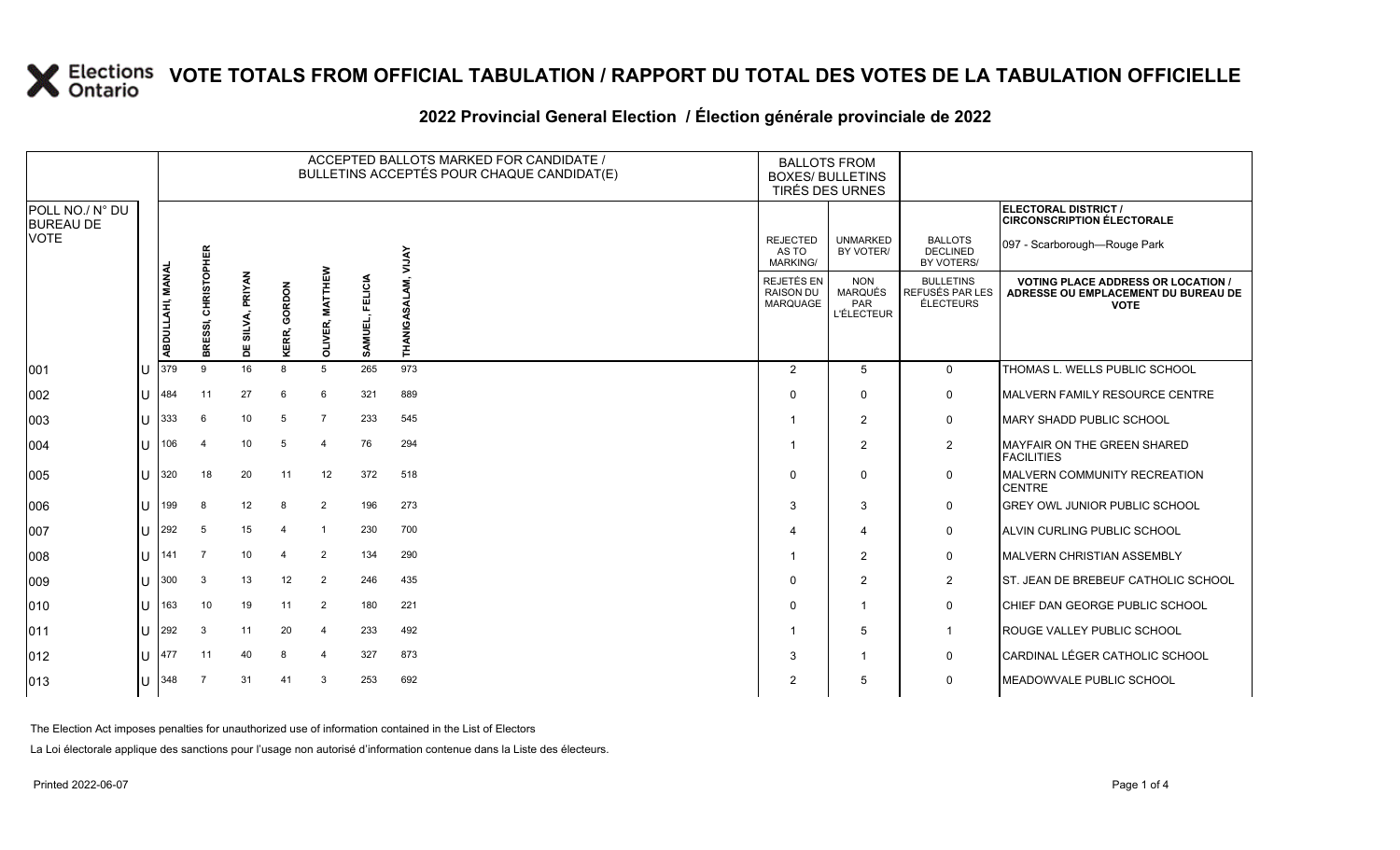#### **2022 Provincial General Election / Élection générale provinciale de 2022**

|                                     |     |                  |                               |                            |                 |                         |                           | ACCEPTED BALLOTS MARKED FOR CANDIDATE /<br>BULLETINS ACCEPTÉS POUR CHAQUE CANDIDAT(E) | <b>BALLOTS FROM</b><br><b>BOXES/ BULLETINS</b><br>TIRÉS DES URNES |                                                          |                                                  |                                                                                               |
|-------------------------------------|-----|------------------|-------------------------------|----------------------------|-----------------|-------------------------|---------------------------|---------------------------------------------------------------------------------------|-------------------------------------------------------------------|----------------------------------------------------------|--------------------------------------------------|-----------------------------------------------------------------------------------------------|
| POLL NO./ N° DU<br><b>BUREAU DE</b> |     |                  |                               |                            |                 |                         |                           |                                                                                       |                                                                   |                                                          |                                                  | <b>ELECTORAL DISTRICT /</b><br><b>CIRCONSCRIPTION ÉLECTORALE</b>                              |
| <b>VOTE</b>                         |     |                  |                               |                            |                 |                         |                           | <b>YALIV</b>                                                                          | <b>REJECTED</b><br>AS TO<br>MARKING/                              | <b>UNMARKED</b><br>BY VOTER/                             | <b>BALLOTS</b><br><b>DECLINED</b><br>BY VOTERS/  | 097 - Scarborough-Rouge Park                                                                  |
|                                     |     | ABDULLAHI, MANAL | <b>CHRISTOPHER</b><br>BRESSI, | <b>PRIYAN</b><br>DE SILVA, | GORDON<br>KERR, | 옶<br>ER, MATTH<br>OLIVI | <b>FELICIA</b><br>SAMUEL, | THANIGAS                                                                              | REJETÉS EN<br><b>RAISON DU</b><br>MARQUAGE                        | <b>NON</b><br><b>MARQUÉS</b><br>PAR<br><b>L'ÉLECTEUR</b> | <b>BULLETINS</b><br>REFUSÉS PAR LES<br>ÉLECTEURS | <b>VOTING PLACE ADDRESS OR LOCATION</b><br>ADRESSE OU EMPLACEMENT DU BUREAU DE<br><b>VOTE</b> |
| $ 014\rangle$                       | U   | 138              | 8                             | 23                         | 28              | 2                       | 140                       | 354                                                                                   | $\Omega$                                                          | $\mathbf{0}$                                             | $\mathbf 0$                                      | HIGHLAND CREEK PUBLIC SCHOOL                                                                  |
| 015                                 | IU  | 155              | 6                             | 28                         | 16              | $\overline{2}$          | 138                       | 188                                                                                   | $\overline{2}$                                                    | 4                                                        | 0                                                | WEST HILL PUBLIC SCHOOL                                                                       |
| 016                                 | U   | 440              | 15                            | 53                         | 35              | 13                      | 322                       | 360                                                                                   | 2                                                                 | $\overline{7}$                                           | $\mathbf{1}$                                     | HERON PARK COMMUNITY CENTRE                                                                   |
| 017                                 | U   | 284              | 13                            | 26                         | 23              | $\overline{a}$          | 257                       | 413                                                                                   |                                                                   | $\Omega$                                                 | 0                                                | WILLIAM G. MILLER PUBLIC SCHOOL                                                               |
| 018                                 | U   | 394              | 21                            | 41                         | 37              | 6                       | 338                       | 661                                                                                   | $\overline{2}$                                                    | $\overline{2}$                                           | 0                                                | ST. DUNSTAN OF CANTERBURY                                                                     |
| 019                                 | lU  | 385              | 15                            | 43                         | 34              | 6                       | 411                       | 593                                                                                   | 8                                                                 | 5                                                        | $\mathbf{1}$                                     | SIR OLIVER MOWAT COLLEGIATE INSTITUTE                                                         |
| 020                                 | ΠT  | 301              | 9                             | 36                         | 27              | 5                       | 312                       | 422                                                                                   | $\Omega$                                                          | -1                                                       | 0                                                | PORT UNION COMMUNITY CENTRE                                                                   |
| 021                                 | U   | 242              | 18                            | 33                         | 11              | 3                       | 238                       | 371                                                                                   | $\Omega$                                                          | $\overline{2}$                                           | $\overline{2}$                                   | <b>GRACE PRESBYTERIAN CHURCH</b>                                                              |
| 022                                 | IП  | 251              | 9                             | 35                         | 14              | 4                       | 243                       | 344                                                                                   | $\Omega$                                                          | $\mathbf{0}$                                             | $\mathbf{1}$                                     | WEST ROUGE COMMUNITY CENTRE                                                                   |
| 400                                 | IП  | 22               | $\Omega$                      | 3                          | $\Omega$        | -1                      | 2                         | 49                                                                                    | $\Omega$                                                          | $\Omega$                                                 | 0                                                | NEILSON HALL APARTMENTS                                                                       |
| 401                                 | U   | 16               | $\Omega$                      | 3                          | $\Omega$        | $\overline{1}$          | 13                        | 61                                                                                    | $\overline{2}$                                                    | $\Omega$                                                 | 0                                                | <b>GLEN MAPLE</b>                                                                             |
| 402                                 | ΠT  | 20               | 2                             | 3                          |                 | 0                       | 13                        | 21                                                                                    | $\Omega$                                                          | $\mathbf{0}$                                             | 0                                                | PARK VISTA-SILVER BELL GROVE                                                                  |
| 403                                 | lU  | 57               |                               |                            | $\Omega$        |                         | 48                        | 62                                                                                    | $\Omega$                                                          | 0                                                        | $\overline{2}$                                   | ROBIN HOOD APARTMENTS                                                                         |
| 404                                 | ıU. | 41               | 3                             | 5                          | 3               | $\Omega$                | 22                        | 61                                                                                    | 0                                                                 | $\Omega$                                                 | $\mathbf 0$                                      | CAMARGUE II - 10 DEAN PARK ROAD                                                               |

The Election Act imposes penalties for unauthorized use of information contained in the List of Electors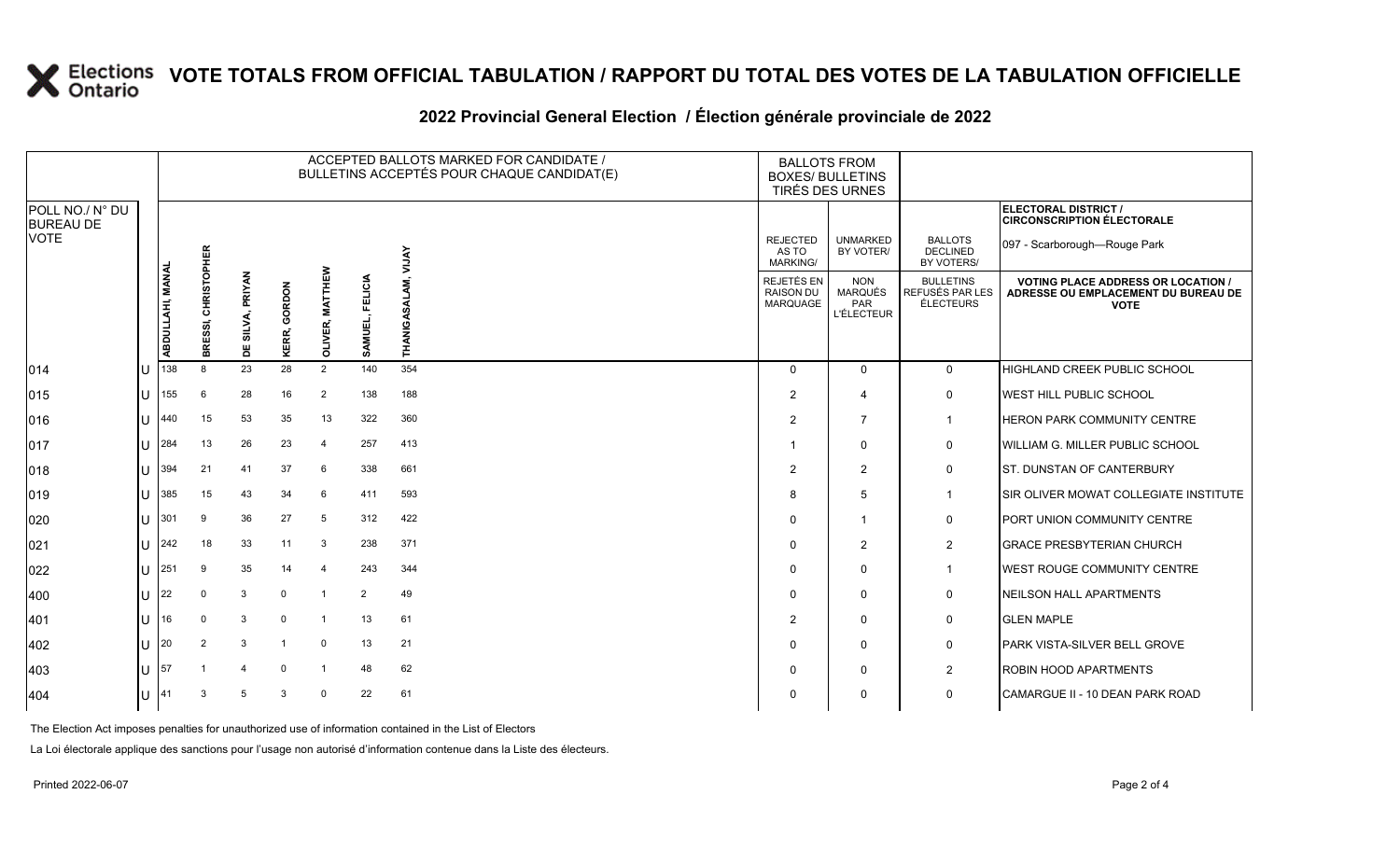### **2022 Provincial General Election / Élection générale provinciale de 2022**

|                                     |     |                  |                               |                              |                         |                                         | ACCEPTED BALLOTS MARKED FOR CANDIDATE /<br>BULLETINS ACCEPTÉS POUR CHAQUE CANDIDAT(E) | <b>BALLOTS FROM</b><br><b>BOXES/ BULLETINS</b><br>TIRÉS DES URNES |                                             |                                                          |                                                         |                                                                                                 |
|-------------------------------------|-----|------------------|-------------------------------|------------------------------|-------------------------|-----------------------------------------|---------------------------------------------------------------------------------------|-------------------------------------------------------------------|---------------------------------------------|----------------------------------------------------------|---------------------------------------------------------|-------------------------------------------------------------------------------------------------|
| POLL NO./ N° DU<br><b>BUREAU DE</b> |     |                  |                               |                              |                         |                                         |                                                                                       |                                                                   |                                             |                                                          |                                                         | ELECTORAL DISTRICT /<br><b>CIRCONSCRIPTION ÉLECTORALE</b>                                       |
| <b>VOTE</b>                         |     |                  |                               |                              |                         |                                         |                                                                                       | <b>AVTIA</b>                                                      | <b>REJECTED</b><br>AS TO<br><b>MARKING/</b> | <b>UNMARKED</b><br>BY VOTER/                             | <b>BALLOTS</b><br><b>DECLINED</b><br>BY VOTERS/         | 097 - Scarborough-Rouge Park                                                                    |
|                                     |     | ABDULLAHI, MANAL | <b>CHRISTOPHER</b><br>BRESSI, | <b>PRIYAN</b><br>SILVA,<br>쁨 | GORDON<br>KERR,         | <b>MATTHEW</b><br>띥.<br>띥<br><b>NTO</b> | FELICIA<br>SAMUEL,                                                                    | THANIGAS                                                          | REJETÉS EN<br>RAISON DU<br>MARQUAGE         | <b>NON</b><br><b>MARQUÉS</b><br>PAR<br><b>L'ÉLECTEUR</b> | <b>BULLETINS</b><br>REFUSÉS PAR LES<br><b>ÉLECTEURS</b> | <b>VOTING PLACE ADDRESS OR LOCATION /</b><br>ADRESSE OU EMPLACEMENT DU BUREAU DE<br><b>VOTE</b> |
| 405                                 | ПJ  | 50               |                               | 11                           |                         |                                         | 35                                                                                    | 71                                                                | $\Omega$                                    | $\Omega$                                                 | $\mathbf{0}$                                            | CAMARGUE II - 20 DEAN PARK ROAD                                                                 |
| 406                                 | lU. | 61               | $\mathbf 0$                   | 5                            | $\overline{2}$          | $\mathbf 0$                             | 36                                                                                    | 57                                                                | $\Omega$                                    | 2                                                        | 0                                                       | <b>PLATINUM ROUGE CONDOMINIUMS</b>                                                              |
| 407                                 | lu  | 20               | $\Omega$                      | 3                            | $\overline{7}$          | -3                                      | 15                                                                                    | 27                                                                | $\Omega$                                    | $\mathbf 0$                                              | 0                                                       | <b>EESTI KODU</b>                                                                               |
| 408                                 | ΙU  | 32               |                               |                              | $\mathbf 0$             |                                         | 10                                                                                    | 21                                                                |                                             | 0                                                        | $\mathbf 0$                                             | <b>IMORNINGSIDE APARTMENTS</b>                                                                  |
| 409                                 | lu  | 34               | $\Omega$                      | 3                            | 3                       | $\overline{0}$                          | 37                                                                                    | 47                                                                | $\Omega$                                    | $\Omega$                                                 | $\mathsf{O}$                                            | MORNINGSIDE ESTATES                                                                             |
| 410                                 | lu- | 58               |                               | 11                           | $\overline{\mathbf{1}}$ | $\overline{2}$                          | 36                                                                                    | 63                                                                | $\Omega$                                    | $\overline{1}$                                           | 0                                                       | <b>SCARBOROUGH WOOD APARTMENTS</b>                                                              |
| 700                                 | U   | 18               | $\Omega$                      |                              | $\mathbf 0$             | 0                                       | 6                                                                                     | 9                                                                 | $\Omega$                                    | $\Omega$                                                 | 0                                                       | <b>EXTENDICARE ROUGE VALLEY</b>                                                                 |
| 701                                 | lθ  | 10 <sup>°</sup>  |                               | $\overline{2}$               | $\overline{2}$          | $\mathbf 0$                             | 10                                                                                    | 8                                                                 | 2                                           | $\mathbf 0$                                              | 0                                                       | ALTAMONT CARE COMMUNITY                                                                         |
| 702                                 | lU  | $\mathfrak{p}$   | $\Omega$                      | $\mathbf 0$                  | - 1                     |                                         | 3                                                                                     | 5                                                                 | $\Omega$                                    | 0                                                        | 0                                                       | <b>TONY STACEY CENTRE FOR VETERANS</b><br>CARE                                                  |
| 703                                 | lu  |                  | $\Omega$                      | $\overline{2}$               | $\Omega$                | $\overline{1}$                          | $\overline{1}$                                                                        | 9                                                                 | $\Omega$                                    | $\Omega$                                                 | 0                                                       | <b>EHATARE</b>                                                                                  |
| ADV001                              |     | 53               |                               | 3                            |                         |                                         | 51                                                                                    | 86                                                                | $\Omega$                                    | $\mathbf 0$                                              | 0                                                       | <b>MALVERN MEDICAL ARTS</b>                                                                     |
| ADV002                              |     | 485              | 17                            | 28                           | 10                      | $\overline{7}$                          | 315                                                                                   | 494                                                               |                                             | $\mathbf{1}$                                             | 0                                                       | <b>MALVERN MEDICAL ARTS</b>                                                                     |
| ADV003                              |     | 610              | 11                            | 38                           | 17                      | 10                                      | 364                                                                                   | 1318                                                              | $\overline{2}$                              | 4                                                        | $\mathbf 0$                                             | MALVERN COMMUNITY RECREATION<br><b>CENTRE</b>                                                   |

The Election Act imposes penalties for unauthorized use of information contained in the List of Electors